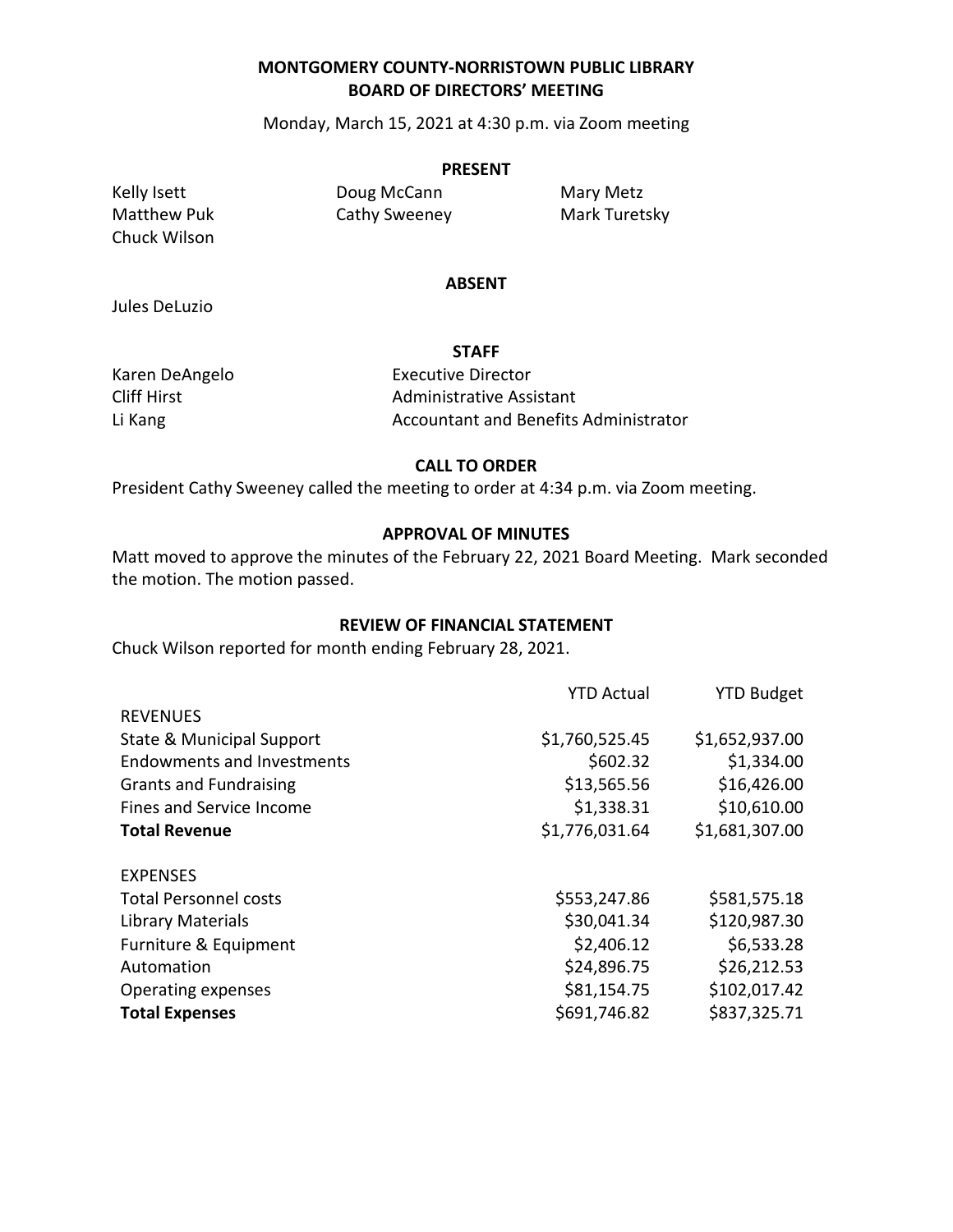## **MONTGOMERY COUNTY-NORRISTOWN PUBLIC LIBRARY BOARD OF DIRECTORS' MEETING**

Chuck noted that it's early in the year, so there is not much to be read into these numbers yet. Fines and service income is down to limited open hours and no room rentals. Revenue is favorable to budget so far. Library materials expenditures are lagging. Office supplies remain significantly below budget. We haven't been billed for the audit yet.

Matt moved to approve the financial statements and file them for audit. Kelly seconded the motion. The motion passed.

### **APPROVAL OF BILLS OVER \$1,000**

Chuck Wilson reviewed bills over \$1,000. Mark moved to approve the bills over \$1,000. Kelly seconded the motion. The motion passed.

### **PRESIDENT'S REPORT**

Cathy Sweeney

Cathy discussed the annual fundraiser. Karen and Cliff met with a representative of the Zoo last week. The Zoo is asking for a rescheduling fee of \$750. The event will be renamed "Booktoberfest," and will be scheduled for Thursday, October 14, 2021. Karen will consult with the Friends who are planning their own event around that same time of year.

# **EXECUTIVE DIRECTOR'S REPORT**

Karen DeAngelo

Karen presented her report. The auditors will make a site visit on March 18 to finish up. There is no news on the State budget. The One Book, One County event will be a virtual event with author David Baldacci on Thursday, April 29, 2021 at 7 p.m. District Consultant interviews continue, as do Head of Children's interviews. Karen noted that she wants to increase transparency at MC-NPL: she intends to publish board meeting agendas, minutes, and a link to the meeting on our website. No members voiced objections. Next month, Karen will be inviting board members to participate in the forthcoming Strategic Planning Committee. She asked that board members also identify community members who would also add value to the process.

Matt Puk regretfully announced his intention to depart from the board due to a prolonged illness in his family. Matt proposed Theresa F. Martini as a prospective replacement for his seat on the board. Karen will invite Ms. Martini to the next board meeting.

### **FRIENDS OF MONTGOMERY DISTRICT LIBRARY CENTER REPORT** Doug McCann

Doug reported that Mary W. Treisbach is the new President of the Friends. The Friends want to host an open house and membership drive at the library on Saturday, October 16.

> **NEW BUSINESS** None.